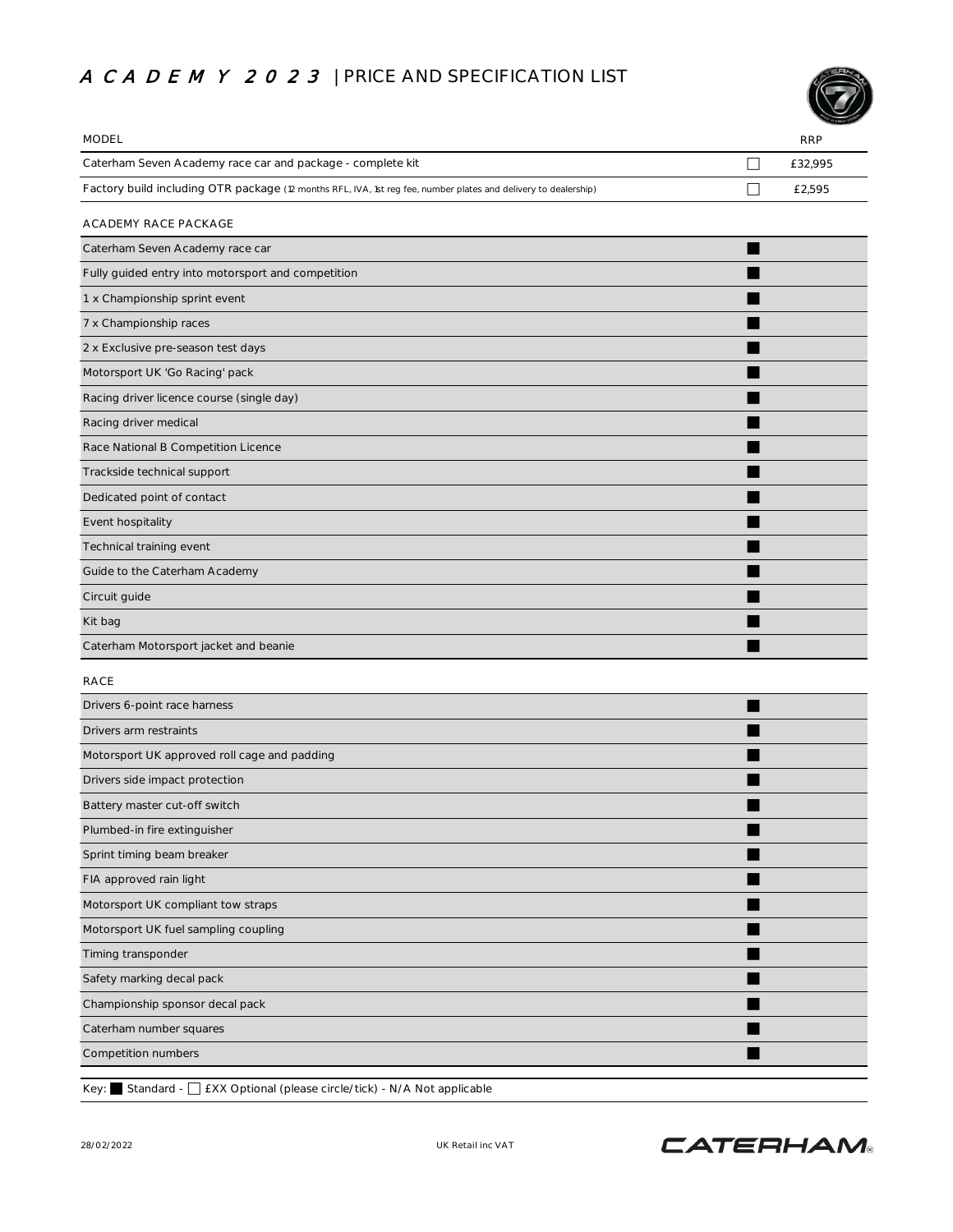## A CA DE MY 2023 | PRICE AND SPECIFICATION LIST



| <b>ENGINE &amp; TRANSMISSION</b>                                                                                                                                                                                 |                                                                                         |                                  |        |        |  |
|------------------------------------------------------------------------------------------------------------------------------------------------------------------------------------------------------------------|-----------------------------------------------------------------------------------------|----------------------------------|--------|--------|--|
| 1.6 Ford Sigma engine - 125bhp                                                                                                                                                                                   |                                                                                         |                                  |        |        |  |
| 5-speed gearbox                                                                                                                                                                                                  |                                                                                         |                                  |        |        |  |
| STANDARD EQUIPMENT                                                                                                                                                                                               |                                                                                         |                                  |        |        |  |
|                                                                                                                                                                                                                  | Full windscreen, hood and side screens                                                  |                                  |        |        |  |
|                                                                                                                                                                                                                  | Front - solid discs with twin piston calipers                                           |                                  |        |        |  |
| Academy 'Road & Race' specification suspension (suitable for both road and track use)<br>Front: Dual unequal length wishbones, coil over dampers, 1/2" anti-roll bar<br>Rear: Dedion type with coil over dampers |                                                                                         |                                  |        |        |  |
| Adjustable ride height                                                                                                                                                                                           |                                                                                         |                                  |        |        |  |
| Composite race seats                                                                                                                                                                                             |                                                                                         |                                  |        |        |  |
|                                                                                                                                                                                                                  | MOMO steering wheel and quick release column                                            |                                  |        |        |  |
| Push button start                                                                                                                                                                                                |                                                                                         |                                  |        |        |  |
| Lowered floors                                                                                                                                                                                                   |                                                                                         |                                  |        |        |  |
|                                                                                                                                                                                                                  | 13" Silver Apollo alloy wheels with Avon Academy control tyres (6" front and 6" rear)   |                                  |        |        |  |
| <b>OPTIONS</b>                                                                                                                                                                                                   |                                                                                         |                                  |        |        |  |
|                                                                                                                                                                                                                  | 13" Black Apollo alloy wheels with Avon Academy control tyres (6" front and 6" rear)    |                                  | П      | £100   |  |
|                                                                                                                                                                                                                  | Black pack (black windscreen, filler cap, headlamp bowls and catalytic converter quard) |                                  | П      | £240   |  |
| Sequential shift lights                                                                                                                                                                                          |                                                                                         |                                  |        | £300   |  |
| VBOX Lite with 2 x cameras and OLED screen                                                                                                                                                                       |                                                                                         |                                  | П      | £1,506 |  |
| VBOX HD2 with 2 x HD cameras and OLED screen                                                                                                                                                                     |                                                                                         |                                  | П      | £3,018 |  |
| ADDITIONAL                                                                                                                                                                                                       |                                                                                         |                                  |        |        |  |
| Tool kit                                                                                                                                                                                                         |                                                                                         |                                  | П      | £600   |  |
| Kit delivery (UK mainland)                                                                                                                                                                                       |                                                                                         |                                  | П      | £500   |  |
|                                                                                                                                                                                                                  |                                                                                         |                                  |        |        |  |
| PAINT & DECALS                                                                                                                                                                                                   | Painted '7' grille                                                                      |                                  | П      | £100   |  |
|                                                                                                                                                                                                                  | Name_                                                                                   | Paint code_                      |        |        |  |
|                                                                                                                                                                                                                  | Painted roll cage                                                                       |                                  | $\Box$ |        |  |
|                                                                                                                                                                                                                  |                                                                                         | Paint code______________________ |        | £600   |  |
|                                                                                                                                                                                                                  | Stripe pack (no side stripes)                                                           |                                  | П      | £400   |  |
|                                                                                                                                                                                                                  | Double stripes                                                                          |                                  |        |        |  |
|                                                                                                                                                                                                                  | Triple stripes                                                                          |                                  |        |        |  |
|                                                                                                                                                                                                                  | Stripe colour                                                                           |                                  |        |        |  |
|                                                                                                                                                                                                                  |                                                                                         |                                  |        |        |  |
|                                                                                                                                                                                                                  | Pinstripe colour                                                                        |                                  |        |        |  |
|                                                                                                                                                                                                                  | Name                                                                                    | Decal code______________         |        |        |  |

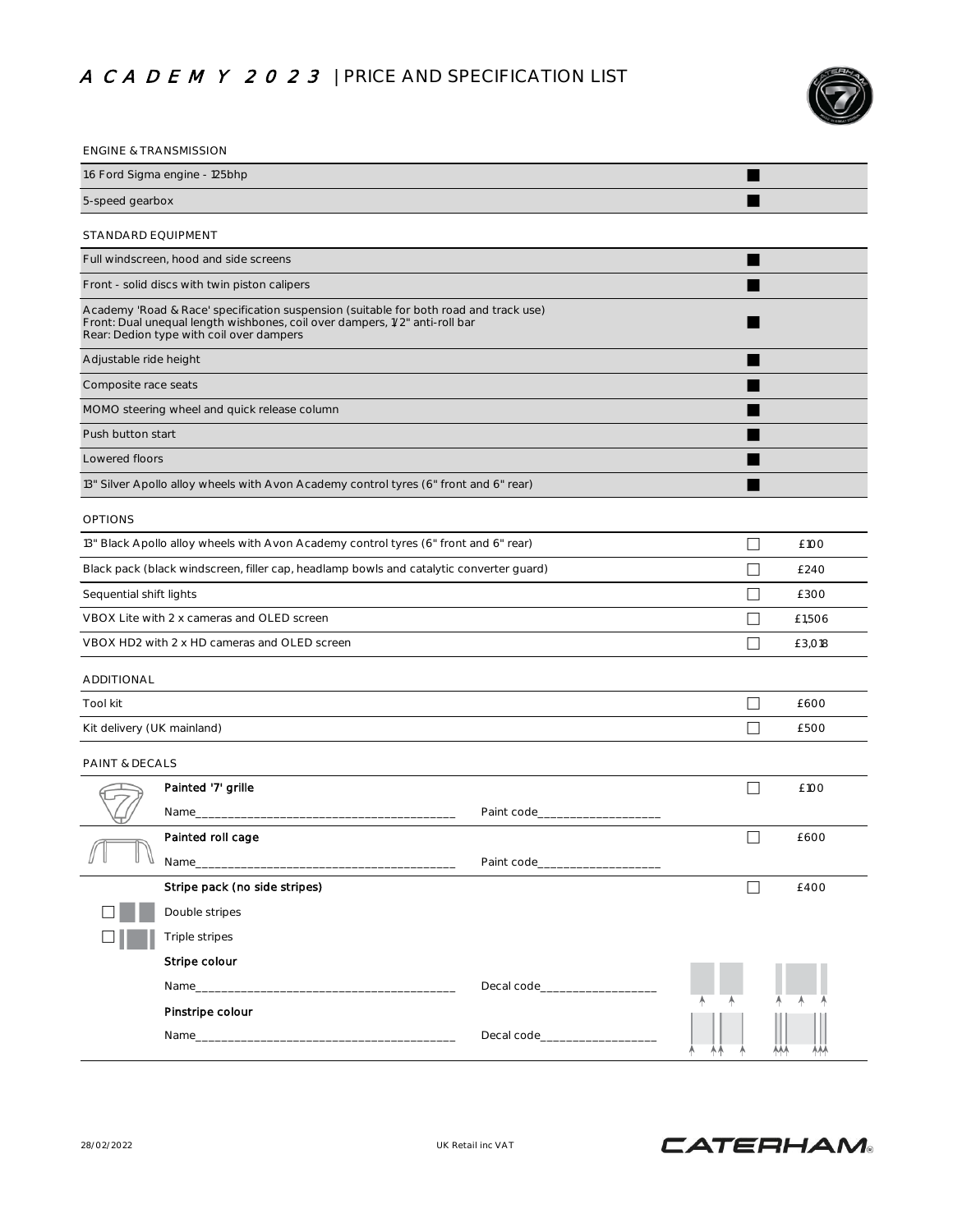

| <b>PAINT</b>             |                                                   |             |        |        |
|--------------------------|---------------------------------------------------|-------------|--------|--------|
|                          | Bare aluminium body and coloured composite panels |             |        |        |
| П                        | Gravity Black                                     |             |        |        |
| $\mathbf{I}$             | <b>Exocet Red</b>                                 |             |        |        |
| $\mathbf{I}$             | Vintage Green                                     |             |        |        |
| $\overline{\phantom{a}}$ | Firecracker Yellow                                |             |        |        |
|                          | Standard - fully painted vehicle                  |             | $\Box$ | £1,500 |
| $\perp$                  | Gravity Black                                     |             |        |        |
| $\Box$                   | Exocet Red                                        |             |        |        |
| $\overline{\phantom{a}}$ | Vintage Green                                     |             |        |        |
| П                        | Firecracker Yellow                                |             |        |        |
| Premium                  |                                                   |             | $\Box$ | £1,750 |
| П                        | Hyper Green                                       |             |        |        |
| П                        | <b>Gulf Blue</b>                                  |             |        |        |
| П                        | <b>Black Grey</b>                                 |             |        |        |
|                          | Ultraviolet                                       |             |        |        |
|                          | <b>Ballistic Orange</b>                           |             |        |        |
|                          | Peppermint Green                                  |             |        |        |
| $\Box$                   | Polar White                                       |             |        |        |
| Exclusive                |                                                   |             | $\Box$ | £2,000 |
| $\Box$                   | Viper Blue                                        |             |        |        |
|                          | Dark Silver                                       |             |        |        |
|                          | Riviera Blue                                      |             |        |        |
|                          | Volcano Red                                       |             |        |        |
| П                        | Arancio Argos                                     |             |        |        |
| П                        | Detonator Yellow                                  |             |        |        |
| $\mathbf{I}$             | Crystaline White                                  |             |        |        |
| $\overline{\phantom{a}}$ | Nardo Grey                                        |             |        |        |
| $\Box$                   | Acid Green                                        |             |        |        |
|                          | Custom (any colour)                               |             | $\Box$ | £3,000 |
| $\Box$                   | Name_                                             | Paint code_ |        |        |
|                          |                                                   |             |        |        |

We are happy to paint your Caterham® in any major motor manufacturers colour so long as you are able to provide a paint code to ensure we get the correct colour. Please be aware<br>that certain colours require specific materi recommended.

Please be aware that due to the nature of the bare aluminium it will attract marks very easily which cannot be repaired, these may be present at point of delivery due to the build process<br>which is unfortunately unavoidable